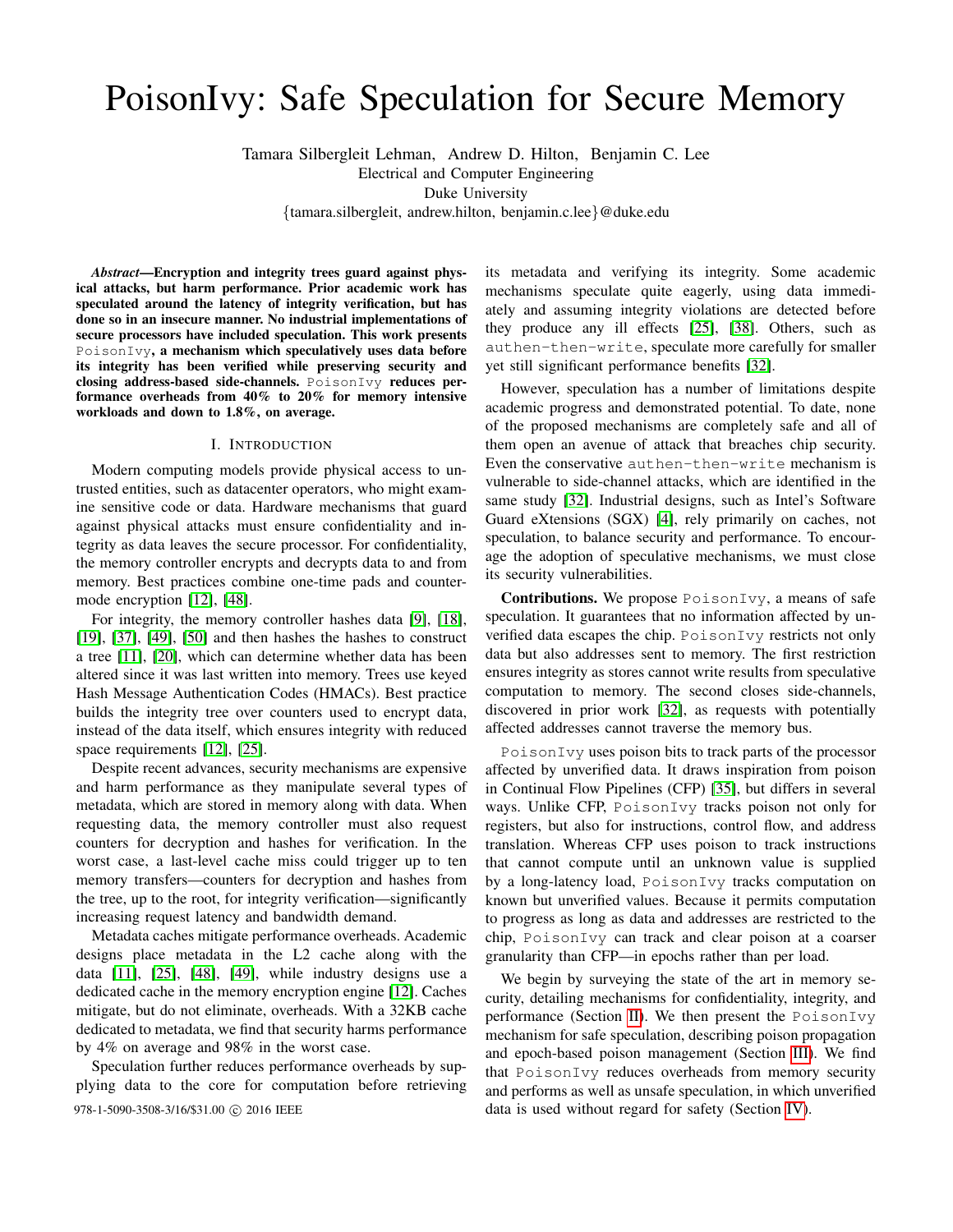# II. BACKGROUND

<span id="page-1-0"></span>We consider a well studied threat model in which an attacker has physical access to the machine [\[6\]](#page-11-4), [\[15\]](#page-11-5), [\[47\]](#page-12-11). When the processor is the trusted computing base, it must safeguard its interactions with off-chip memory. It ensures confidentiality with encryption and ensures integrity with Merkle trees [\[4\]](#page-11-3), [\[6\]](#page-11-4), [\[10\]](#page-11-6), [\[38\]](#page-12-8). Security adds overheads, motivating performance optimizations that cache metadata and speculate around safeguards [\[11\]](#page-11-2), [\[26\]](#page-12-12), [\[27\]](#page-12-13), [\[33\]](#page-12-14), [\[34\]](#page-12-15), [\[37\]](#page-12-3), [\[49\]](#page-12-4). We survey recent progress to motivate our solution, PoisonIvy, which builds atop best practices to address remaining performance challenges.

System Model. An application's owner uses a tool chain to protect her binary before sending it to a vulnerable system. While industry-strength tools, such as those of Intel's SGX, are complex, they can be broken down into a simplified model that has three steps [\[4\]](#page-11-3), [\[7\]](#page-11-7). First, the tool creates a random Advanced Encryption Standard (AES) key and encrypts the binary image, which includes both code and data. Second, the tool encrypts the AES key with the RSA public key of the target system. Finally, the AES-encrypted image and the RSA-encrypted key are paired and sent to the system for computation.

The secure processor runs the application by unpacking the image in two steps. First, the processor uses its matching RSA private key to decrypt the AES key. With the AES key, the processor decrypts code and data as they are read from disk, and re-encrypts them with its own key, then writes them to memory. A separate AES key, known and used only by the processor, is used to read data from memory into caches and vice-versa. When code and data are swapped out, the processor decrypts it with its own key, re-encrypts it with the application AES key, and writes it to disk

When combined with an integrity tree, encryption guards against a number of attacks. Examples include (i) replay, in which old data is injected to manipulate the system; (ii) snooping, in which off-chip communication is observed; (iii) tampering, in which data into or out of the processor is modified.

# *A. Confidentiality: Counter-Mode Encryption*

Keyed encryption is required for confidentiality, which prevents adversaries from observing data. The processor could use  $XTS$ -mode,<sup>[1](#page-1-1)</sup> which combines data with portions of its memory address before encrypting with AES. However, XTS serializes data access and decryption, lengthening the critical path by the AES latency, which ranges from 70 to 100 processor cycles. Haswell's AESDEC performs one round in 7 processor cycles and performs the 10-14 required rounds in 70-98 cycles, depending on key length [\[13\]](#page-11-8). Prior work assumes 80 cycles for decryption [\[48\]](#page-12-0).

Counter-Mode Encryption. Alternatively, counter-mode encryption XORes plaintext with a one-time pad (OTP) to produce the ciphertext. The OTP is generated by encrypting a combination of a counter and the memory address with AES [\[37\]](#page-12-3), [\[49\]](#page-12-4), [\[48\]](#page-12-0). During decryption, the ciphertext is XORed with the same OTP to produce the plaintext. If counters are cached, the processor can generate the OTP for decryption and retrieve the ciphertext from memory in parallel. In this situation, the decryption latency overhead is only the XOR latency, which is less than one cycle.

The OTP, and by extension the counter, is used only once. The counter corresponding to a memory address is incremented after every write. If a counter were to overflow, the AES key used to encrypt counters and produce OTPs must be regenerated. Then, counters must be reset and memory contents must be re-encrypted. Because counter overflow is expensive, best practice increments counters at multiple data granularities.

Block and Page Counters. Large counters avoid overflow and expensive re-encryption, but small counters fit in cache more easily. Researchers resolve this tension with separate counters for memory blocks and pages [\[25\]](#page-12-7), [\[48\]](#page-12-0). Every block write increments the per-block counter. Overflow in the perblock counter increments the per-page counter corresponding to the block's page. Finally, each block's input to OTP generation is the concatenation of per-block and per-page counters.

Block and page counters reduce the frequency and cost of re-encryption. When the per-page counter increments, the memory controller loads each block from the page, decrypts it, and re-encrypts it with a new counter that concatenates the incremented per-page counter and a reset per-block counter. Although page re-encryption is moderately expensive, it happens infrequently and is much less expensive than re-encrypting all memory contents. The combined counter (7-bit per-block and 64-bit per-page counters) never overflows in practice. It would overflow in 75,000 years if the same block were written once per nanosecond.

## *B. Integrity: Bonsai Merkle Trees*

Integrity mechanisms prevent adversaries from modifying data without a user's knowledge. One approach uses hashes to verify memory integrity. For every write, the memory controller computes and stores a keyed hash of the data. For every read, it loads and compares the previously computed hash against the current one. When hashes are equal, integrity is verified. When hashes differ, the system detects tampering and halts.

Integrity Trees. Hashes alone do not guard against replay attacks in which adversaries inject previously observed data and hashes onto the memory channel. As illustrated in Figure [1,](#page-2-0) Merkle Trees guard against replay attacks by building a hash tree over memory contents [\[20\]](#page-12-6). Leaves of the tree contain one hash per data block. Further up, each tree node hashes its children's hashes. The tree's root holds a hash that encompasses the whole memory space. The tree's root is held on chip, where it cannot be attacked, and is always trusted. A data write propagates hash writes up the tree to the root.

Bonsai Merkle Trees (BMTs) guard against replay attacks at lower cost than Merkle Trees. BMTs construct a hash tree to

<span id="page-1-1"></span> $1$ Xor Encrypt Xor (XEX) Tweakable Block Cipher with Ciphertext Stealing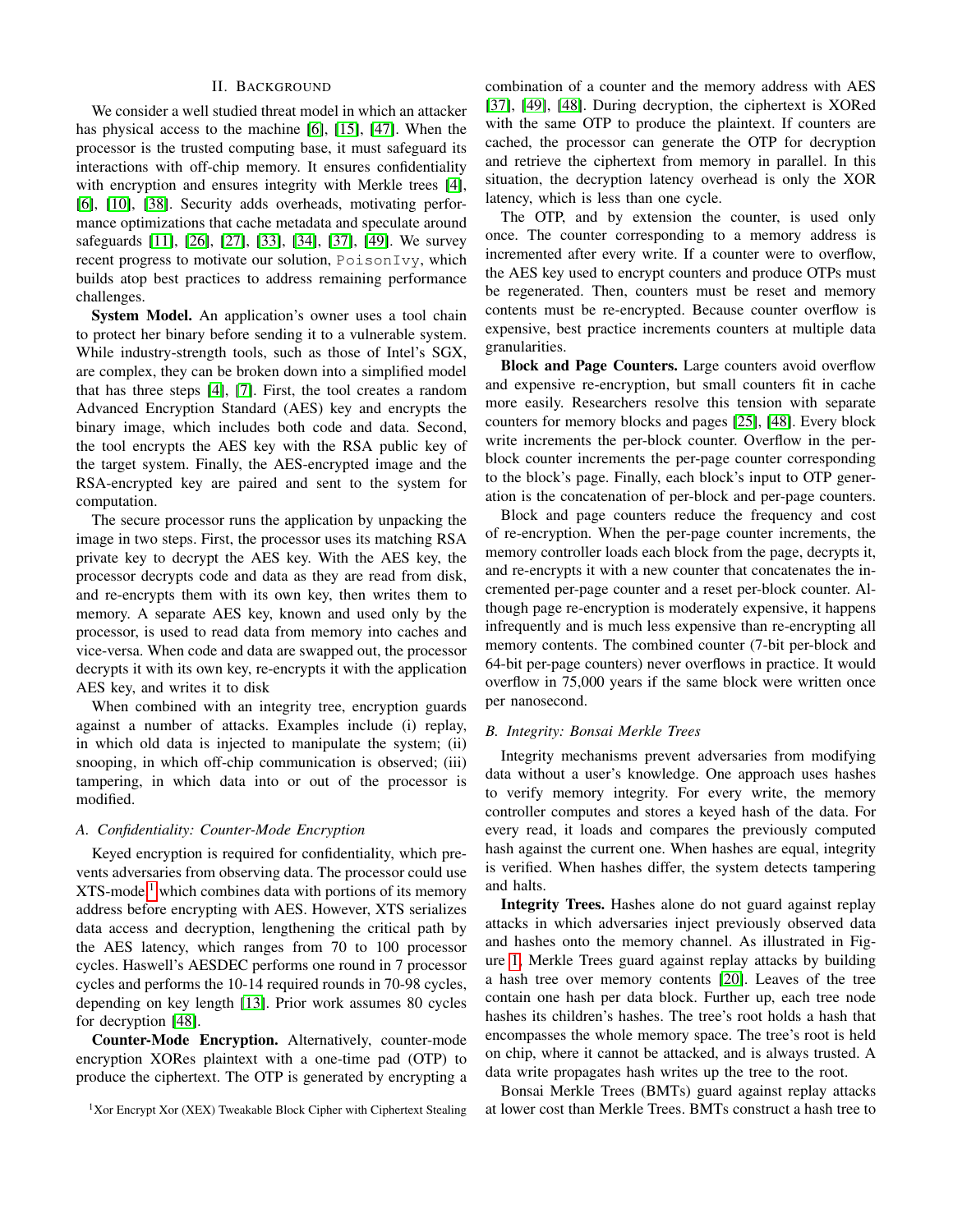<span id="page-2-0"></span>

Fig. 1: Trees ensure integrity by hashing data and then hashing the hashes. Merkle Trees (MT) protect data whereas Bonsai Merkle Trees (BMT) protect counters.

protect only the counters used to generate OTPs instead of the entire memory space. This approach reduces space overheads from 50% to 14–34% [\[25\]](#page-12-7). Moreover, BMTs perform better because counters are often cached on chip and need not be verified by the tree. Suppose the processor requests data and its corresponding counter is cached, the counter's integrity was verified when it was first loaded from memory and BMT (re-)traversal is unnecessary. Given BMTs to protect counters, simple keyed hashes are sufficient to protect the integrity of the data.

## *C. Performance: Unsafe Speculation*

Security increases average memory access time. Data en route from memory to the last-level cache must wait for decryption plus integrity verification, which may need data hashes and tree nodes from memory. Speculating on integrity removes the second set of overheads from the critical path. The memory controller supplies data to the processor before verifying integrity, permitting computation on decrypted but unverified data.

Performance versus Security. Speculation exposes tensions between performance and security. For performance, speculation requires a permissive mechanism that computes far ahead of verification to hide its latency, which is tens of cycles when counters are cached but hundreds (to thousands) of cycles when counters and tree nodes are in memory. Unfortunately, instructions will compute on unverified data, posing risks to confidentiality and integrity.

For security, speculation must restrict the visibility of computation on unverified data. A conservative mechanism for speculation does not modify architected state [\[32\]](#page-12-9), but it performs poorly as the instruction window fills quickly and exposes long verification latencies. Furthermore, guarding architected state alone is insufficient because speculative computation may issue loads and stores that send unencrypted addresses across the memory channel.

Prior work delivers performance or security but rarely both. A less conservative approach allows the memory controller to return unverified data to the core, assuming that the window of vulnerability between data use and verification is too short for attackers to exploit [\[6\]](#page-11-4), [\[25\]](#page-12-7), [\[27\]](#page-12-13), [\[38\]](#page-12-8), [\[47\]](#page-12-11). Shi *et.al.*, close this vulnerability by stalling stores until all outstanding verifications complete ("authen-then-write") [\[32\]](#page-12-9). This approach prevents an application from being "tricked" into writing data to memory, but puts pressure on the store buffer, constrains speculation, and exposes verification latency. Although researchers have sought to scale store buffer capacity [\[29\]](#page-12-16), [\[30\]](#page-12-17), [\[31\]](#page-12-18), [\[36\]](#page-12-19), no modern processor has a large enough store buffer to tolerate thousands of cycles of latency.

Side-Channel Attacks. Shi *et.al.* present a series of sidechannel attacks, in a system that speculates, that leak secrets via the memory address bus before verification fails [\[32\]](#page-12-9). These attacks exploit the fact that, when using OTP encryption, each bit of ciphertext corresponds to exactly one bit of plaintext. If an attacker wishes to flip a specific bit of plaintext, she can flip the corresponding ciphertext bit without breaking any cryptographic system.

In one attack, Shi *et.al.*, assumes that the attacker knows the contents of instruction memory (*e.g.*, has a copy of the program). First, the attacker alters bits in instruction words to cause secret data to be used in a load's address, taking care to place the secret into bits unaffected by address translation but not within the block offset. Then, the attacker observes addresses on the memory bus to learn the secret. Other attacks include manipulating pointers in linked data structures, and searching for a secret value by repeatedly altering constants that are compared to the secret. These attacks show that safe speculation must safeguard both data and instructions.

Some might argue that changes to the encryption algorithm could close these side-channels and permit safe speculation. Although XTS-mode encryption avoids vulnerabilities from OTPs, it penalizes performance by serializing data access and decryption. Diffusive ciphers avoid the one-to-one mapping of ciphertext and plaintext bits, ensuring a bit flip in ciphertext changes multiple bits in plaintext. However, diffusion only reduces odds of a successful attack. If an attacker targets N bits—and does not care about the remaining  $(512-N)$  bits in a cache block, diffusion reduces the odds of success to 1 in  $2^N$ . For example, 1 in 256 attacks are successful when 8 bits are targeted, which is far from secure.

# *D. Architectures for Secure Memory*

Table [I](#page-3-1) summarizes several representative architectures that combine the building blocks for secure memory confidentiality, integrity, and performance. SGX is Intel's industrial design whereas AEGIS and AISE are academic designs. PoisonIvy provides safe speculation that could be used with any of these schemes. Being built atop state-of-theart design decisions makes PoisonIvy immediately relevant.

Intel SGX. Software Guard eXtensions (SGX) provides secure regions of memory (*i.e.* enclaves) for programmer managed secrets. Instruction set extensions allow programmers to create, load, and enter an enclave. The Memory Encryption Engine (MEE), a microarchitectural extension to the memory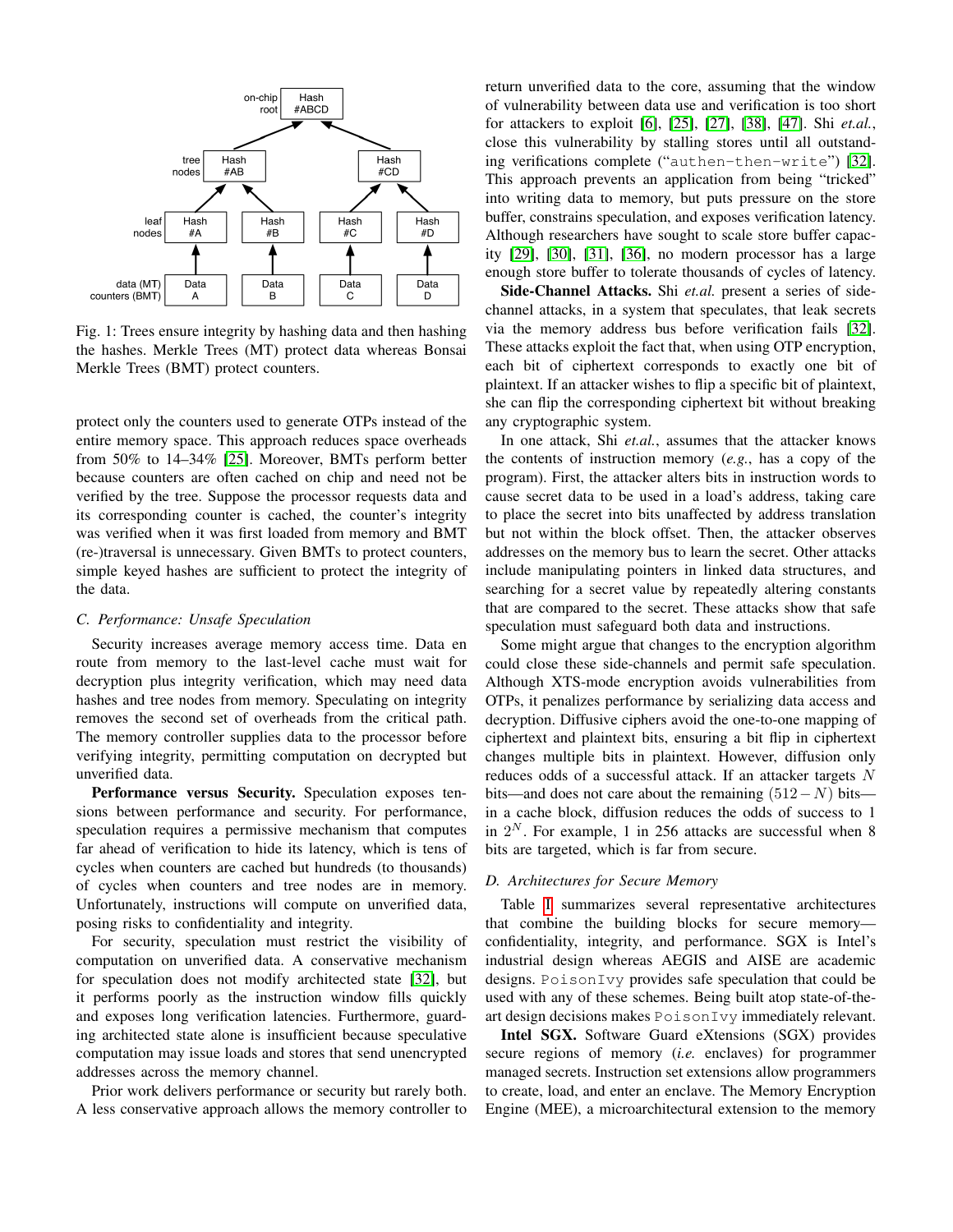<span id="page-3-1"></span>

|                   | Confidentiality                    | <b>Integrity</b>                     | Performance                     |
|-------------------|------------------------------------|--------------------------------------|---------------------------------|
| $SGX$ [4]         | AES-Ctr-Mode:                      | Modified 4-Level Bonsai Merkle Tree; | Dedicated metadata cache;       |
|                   | 56-bit counters per 512-bit blocks | Carter-Wegman 56-bit MAC             | Cache size unknown              |
|                   |                                    |                                      | No speculation                  |
| <b>AEGIS</b> [38] | AES-CBC:                           | Merkle Tree                          | Shared LLC for data, tree nodes |
|                   | $128$ -bit                         | 128-bit MAC                          | Unsafe speculation              |
| <b>AISE</b> [25]  | AES-Ctr-Mode:                      | Bonsai Merkle Tree:                  | Shared LLC for data, counters   |
|                   | 64-bit counter per 4KB page;       | 128-bit MAC tags;                    | Unsafe speculation              |
|                   | 7-bit counter per 512-bit block    | HMAC SHA-2                           |                                 |
| PoisonIvy         | AES-Ctr-Mode                       | Bonsai Merkle Tree                   | Dedicated 32KB metadata cache;  |
|                   | 64-bit counter per 4KB page;       | 64-bit MAC tags;                     | Safe speculation                |
|                   | 7-bit counter per 512-bit block    | truncated 128-bit HMAC SHA-2         |                                 |

TABLE I: Comparison of Memory Security Mechanisms.

controller [\[12\]](#page-11-0), encrypts and hashes enclave contents to ensure confidentiality and integrity.

SGX and PoisonIvy share fundamental security mechanisms with small implementation differences. For confidentiality, both SGX and PoisonIvy use counter-mode encryption, in which OTPs are generated by AES-128. SGX uses 56 bit per block counters whereas PoisonIvy uses 7-bit per block counters and 64-bit per page counters to reduce overflow costs and facilitate caching. For integrity, both SGX and PoisonIvy use Bonsai Merkle Trees (BMTs). While the length of the hashes—for both data and tree—used in SGX and PoisonIvy are the same (64 bits), SGX uses the Carter-Wegman algorithm, whereas PoisonIvy and other academic works use SHA-2.

AEGIS. Suh *et.al.* propose new instructions to allow an application to execute in a tamper resistant environment [\[38\]](#page-12-8). To protect the system against physical attacks, AEGIS uses AES-Cipher Block Chaining (CBC) for encryption and a Merkle tree with 128-bit MAC for integrity. AEGIS caches tree nodes in the last-level cache (LLC) along with data. In addition, it allows the processor to compute on unverified data and assumes that, if integrity fails, the system will halt before leaking information—an assumption we call unsafe speculation.

AISE. Rogers *et.al.* protect a system from physical attacks with a modified encryption and integrity mechanisms [\[25\]](#page-12-7). For encryption, they use AES-counter mode with two counters: a 64-bit counter per 4KB page and a 7-bit counter per 512 bit blocks. The counters are concatenated when producing the one-time pad. For integrity, they modify the traditional Merkle tree to produce the Bonsai Merkle Tree. BMTs protect counters, instead of the data, thereby shortening the tree height and decreasing its size. Counters are cached in the LLC along with data. This scheme uses unsafe speculation as well.

# III. POISONIVY: SAFE SPECULATION

<span id="page-3-0"></span>PoisonIvy makes speculation safe with a few key principles. First, unverified data may be used for any purpose within the processor, but it cannot affect any information leaving the processor before its integrity is verified. Second, any instruction affected by computation on unverified data is poisoned by the speculation. Instructions could be affected via input register values, preceding instruction words, preceding control flow, or values used in address translation. Speculation built around these principles is not only safe but also efficient. The only operations blocked by integrity verification are those that require off-chip communication.

PoisonIvy's fundamental mechanism is *poison*, which is inspired by the key mechanism of Continual Flow Pipelines (CFP) [\[35\]](#page-12-10). CFP poison bits indicate a load's value is missing due to a long-latency cache miss. In contrast, PoisonIvy's poison bits indicate an unverified value is being used speculatively. The microarchitecture uses poison to determine what information must be restricted to the processor.

Whereas CFP requires a mechanism to recover from misspeculation, such as checkpoints, PoisonIvy does not expect to recover from misspeculation. Computing on data for which integrity verification fails is a drastic problem, indicating a physical attack against the system. The only safe outcome is halting the system. Indeed, SGX halts the system whenever verification fails even though it does not speculate.

#### *A. Poison Propagation and Use*

Whenever the memory controller has data to handle an LLC miss but cannot verify it immediately, it returns the data to the LLC and core speculatively. When a cache receives speculative data, it marks the line as poisoned. When the core receives speculative data, it poisons the output of the load that requested it. This poison propagates, marking instructions and data that are affected by the unverified value.

Registers. Poison bits propagate through registers as in CFP. When an instruction reads its input registers (or bypasses), it reads the corresponding poison bits. It then ORs these poison bits with the instruction's IW and CF poison bits, which are discussed next, to determine whether its output register is poisoned. Then, the poison information for its output register is propagated on the bypass network and written into the register file along with the instruction's output value. In outof-order processors with register renaming, we require one poison bit per physical register. The poison bits for all registers are cleared once all outstanding verifications are completed successfully.

Figure [2](#page-4-0) shows an example in which i1 misses at the LLC and memory returns data speculatively, setting the poison bit on the output register  $r1$ . When i2 reads its input registers, it finds that  $r1$  is poisoned, so it poisons its output register,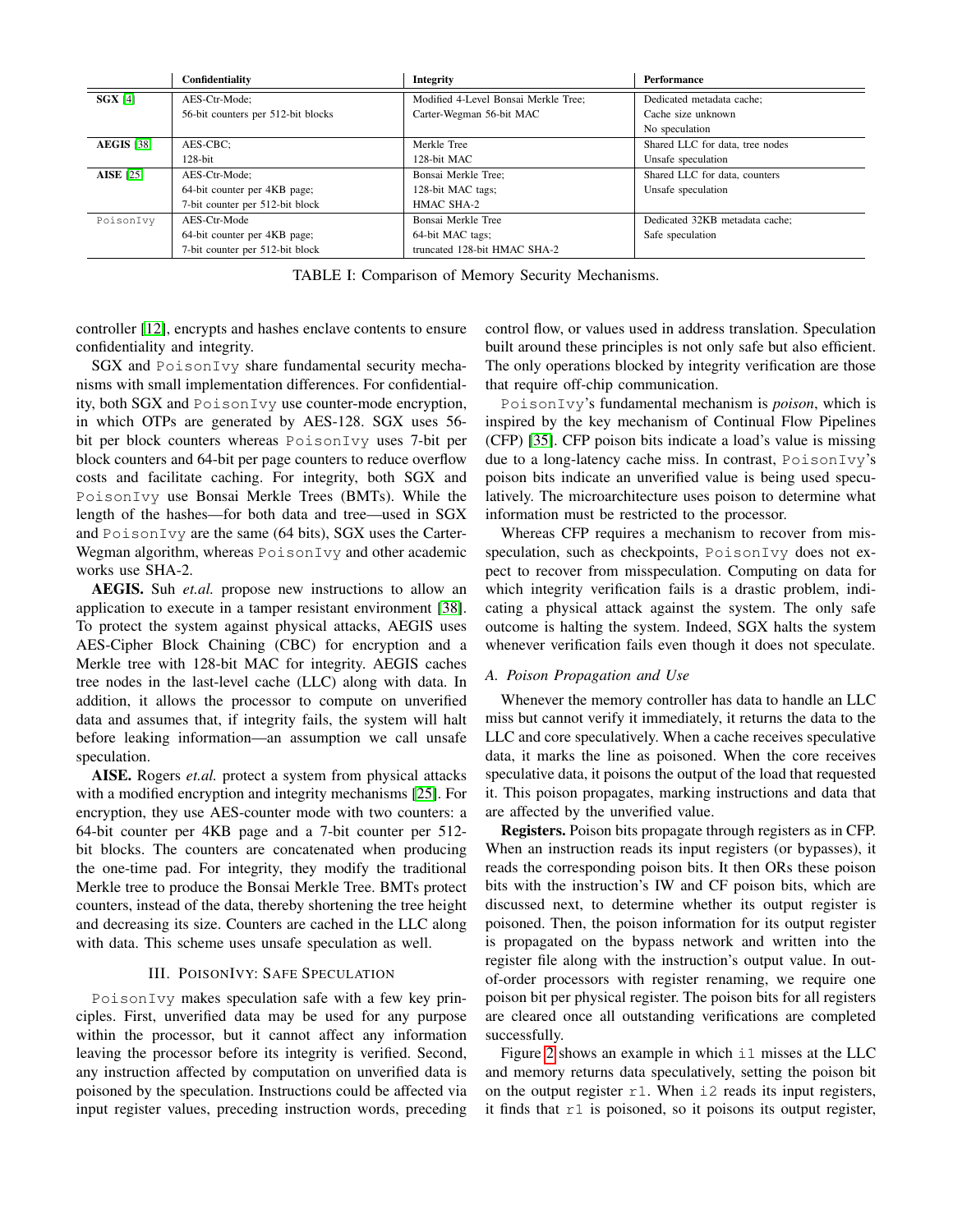<span id="page-4-0"></span>

|                          |          | Mem Data<br>Reg From r1 r2 r3 r4 r5 r6 iw cf |  |  |  |  |
|--------------------------|----------|----------------------------------------------|--|--|--|--|
| il: 1d r1 <- $0(r2)$     | $\Omega$ |                                              |  |  |  |  |
| i2: add $r3 < - r1 + r4$ |          |                                              |  |  |  |  |
| i3: 1d $r5 < -0(r6)$     |          |                                              |  |  |  |  |
| i4: 1d $r2 \le -0(r3)$   |          |                                              |  |  |  |  |
|                          |          |                                              |  |  |  |  |

Fig. 2: The output register poison bit is set when poison bits for any of an instruction's input registers are set. Memory instructions send poison bits along with their request to the memory hierarchy.

<span id="page-4-1"></span>

| Mem Data<br>Reg From r1 r2 r3 r4 r5 r6 iw cf |  |  |  |  |
|----------------------------------------------|--|--|--|--|
| i1: $1d r1 \leftarrow 0(r2)$                 |  |  |  |  |
| i2: add $r3 < -r1$ , 1                       |  |  |  |  |
| i3: add r4 <- r3, r5                         |  |  |  |  |
| i4: 1d $r5 \le -0(r6)$                       |  |  |  |  |
|                                              |  |  |  |  |

Fig. 3: The instruction word poison bit is set when an instruction cache miss is filled with speculative data. Instruction i2 misses at the instruction cache and all the way down to memory. Instruction  $\pm 4$  waits at the memory controller to be sent off-chip until all verifications are completed.

r3. i4's input register r3 is poisoned, so i4's request to the memory hierarchy is also marked as poisoned. If the request misses at the LLC, the memory controller stalls the request until verification completes.

Instruction Words. Whereas CFP cannot speculate around an instruction cache miss and has no notion of poisoning instruction words, PoisonIvy must track poisoned instructions with an instruction word (IW) poison bit. If a fetch misses all cache levels, memory speculatively supplies a poisoned instruction word. An attacker may have tampered with the memory blocks holding these words and computation with these instructions cannot be trusted until verification completes. The IW poison bit is set at the processor front-end and cleared only when outstanding speculations are verified.

Figure [3](#page-4-1) shows an example in which the IW poison bit is set. Instruction i2 is retrieved from memory and the instruction cache miss is resolved with speculative data. This instruction and all subsequent ones carry IW poison along with them through the pipeline. When a memory request misses at the LLC, like i4, the memory controller stalls the request until verification completes. At this point all poison bits, including IW, are cleared. Register  $r5$  is now poisoned by the newly speculative load returned from memory.

After fetching an instruction speculatively, all subsequent fetches (even those that hit in cache) must be poisoned, as the instruction stream may be corrupted, changing data and control dependences. This requirement, combined with the rarity of instruction cache misses that are satisfied by memory, means

<span id="page-4-2"></span>

|                          | Mem Data                         |  |  |  |  |
|--------------------------|----------------------------------|--|--|--|--|
|                          | Req From r1 r2 r3 r4 r5 r6 iw cf |  |  |  |  |
| il: 1d r1 <- $0(r2)$     |                                  |  |  |  |  |
| i2: add $r3 < - r1 + r4$ |                                  |  |  |  |  |
| i3: 1d $r5 < -0(r6)$     |                                  |  |  |  |  |
| i4: breq r5, r3, target  |                                  |  |  |  |  |
| i5: 1d $r2 \le -0(r4)$   |                                  |  |  |  |  |
|                          |                                  |  |  |  |  |

Fig. 4: The control flow poison bit is set when a branch is executed and when a poison bit for any of its input registers is set. The load on instruction  $i5$  has to wait at the memory controller to be fulfilled until all verifications complete.

there is little advantage to tracking poison bits for each line in the instruction cache. Instead, PoisonIvy uses one poison bit to track speculation on any instruction word.

Control Flow. Speculative data can affect the program's control flow by poisoning data values that dictate branches. PoisonIvy tracks poisoned control flow (CF) with one poison bit per thread. The CF poison bit is set in the registerread stage of the pipeline when any poisoned instruction might modify the program counter. A poisoned branch sets the bit whether it was correctly predicted or not. The CF poison bit is cleared when verification completes or instructions older than CF-poisoned instructions are squashed.

This method of setting the CF poison bit produces correct outcomes. First, any instruction that executes after a poisoned branch observes poisoned control flow. Second, an older instruction that executes after the branch, due to out-of-order scheduling, may observe a set CF bit even though its control flow was not actually poisoned. This is a safe and conservative outcome. Third, a younger instruction that executes before the branch observes a cleared CF bit. This is a correct outcome as anything the attacker did, absent other poison reaching this instruction, did not affect its computation. These rules greatly simplify implementation, eliminating the need to propagate poison through younger instructions that have already executed out-of-order.

Figure [4](#page-4-2) shows an example with poisoned control flow. Suppose the value of  $r3$  is affected by speculation and instruction i4 compares r3 to r5. Unverified values could cause the program to execute different instructions. This vulnerability corresponds exactly to the binary search attack devised by Shi *et.al.* For this reason, PoisonIvy must track when control flow has been affected by poisoned values.

Although there is logically one CF poison bit per thread, an implementation can safely have multiple physical copies (*e.g.*, one per superscalar lane) if desired. These copies need not be updated at exactly the same time. Rather, they can be updated with the same latency that is required for branch misprediction signals to propagate to that part of the execution core.

Address Translation. The processor may need to access memory when translating a virtual address to a physical address. For example, it may miss in the TLB and fail to find the page table entry in cache. In such situations, the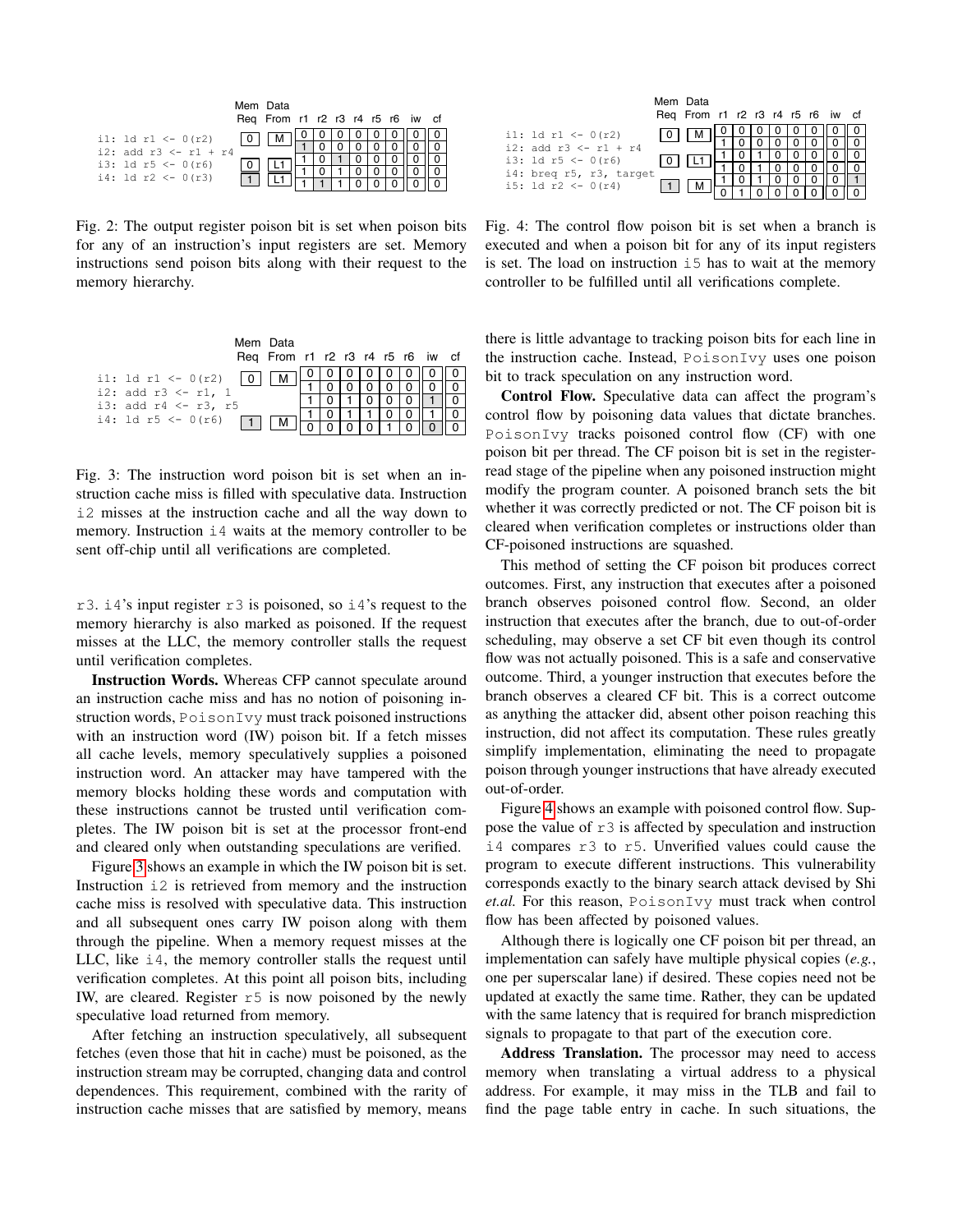translation itself may be returned speculatively from memory. Whenever PoisonIvy has a speculative translation, any memory request that uses the translation produces poisoned values and, in the event that it misses at all cache levels, cannot be allowed off the chip until speculation is verified.

When the DTLB receives a speculative translation, the poison bit in the entry is set. Memory instructions OR the poison bit of their translation with the poison bits of their other inputs to determine whether the instructions are poisoned. When the ITLB is filled with a speculative translation, the IW poison bit is set, poisoning all instruction words.

Memory Hierarchy. In PoisonIvy, the memory hierarchy must propagate poison and enforce invariants that ensure security. For poison propagation, every line in the L1 data cache and in lower-level caches has a poison bit added to the tags. When a line is filled speculatively, its poison bit is set. Additionally, whenever a poisoned store writes to a cache line, its poison bit is set. As previously mentioned, the instruction cache does not have per line poison bits. Instead, the IW poison bit is set whenever the instruction cache receives a speculative fill, whether directly from the memory controller or indirectly from a lower-level cache.

PoisonIvy's memory hierarchy ensures that (i) no poisoned data is written off-chip and (ii) no memory requests are made with poisoned addresses. The first of these is enforced by the LLC, which may not evict a dirty and poisoned block. When the LLC must evict a block, it treats dirty, poisoned lines as locked and selects a non-poisoned victim. If no such line exists—*i.e.*, all lines in the set are poisoned and dirty then eviction must stall until speculation completes. Note that such stalls are extremely rare.

Second, the memory controller ensures that no request with a poisoned address escapes the chip. Memory requests carry their poison information with them down the memory hierarchy. If a poisoned request misses at the LLC and reaches the memory controller, the request stalls until speculation completes. Enforcing this rule at the memory controller, and not higher in the cache hierarchy, delays only off-chip requests. Those that hit in cache are satisfied with no performance penalty. Note that non-cacheable memory and IO operations must always stall until all poison bits are cleared.

PoisonIvy accounts for prefetchers, which are prevalent in memory systems. Each prefetcher maintains a poison bit, which is set whenever it is influenced by poisoned information. The prefetcher then includes this poison in each request that it generates. Poisoned prefetches may bring data through the cache hierarchy but stall at the memory controller until verification completes.

**Timing Information.** PoisonIvy accounts for one more subtle piece of state in the processor—timing information. Suppose a victim computes on speculative, unverified data and modifies the processor's shared resources such as the LLC. An attacker on another core observes some timing effect due to the victim's speculative computation, like higher average memory access time, as the attacker's data is evicted by the victim's writes to the LLC. Thus, the attacker has timing information derived from the victim's speculative execution that could be leaked from the processor. Closing this side-channel requires poisoning timing information.

PoisonIvy protects against this new timing side-channel attack with a Timing Poison (TP) bit. Whenever a program executes an instruction that can observe time (*e.g.*, rdtsc) or performance counters, the TP bit is ORed with the instruction's poison information. A rdtsc instruction poisoned by TP produces the correct time when executed, but its output register is poisoned. Time measurements or values computed from them cannot leave the chip until verification completes. Note that the TP bit does *not* close any existing timing side-channels that an application may be vulnerable to.

Setting TP chip-wide when any core speculates is simple and conservative. Normal programs do not read time often, if ever, so the performance impact is minimal. More fine-grained management could set TP when (i) any thread on the same core has poisoned data, (ii) the core issues request to shared cache that holds poisoned data, or (iii) the core issues request to memory controller when it is stalling another request with a poisoned address.

Clearing Poison Bits. Once the memory controller has received all outstanding verifications, it will notify the respective structures—*i.e.* all levels of the cache hierarchy, the DTLB, the register file, issue queue, memory controller queue—to clear poison bits. In each cache, including the DTLB, the poison bits are flash cleared. Clearing the poison bits in the LLC implicitly unlocks the lines. The memory controller flash clears poison bits from its request queue, allowing memory requests that have been prevented from accessing memory to proceed.

While LLC cache misses do not happen frequently, waiting for all outstanding verifications to complete might unnecessarily introduce additional delays. If a program has a large memory footprint with many LLC misses, poison spreads and eventually halts processing until verification catches up. To reduce delays from verification, we clear poison bits in batches with an epoch-based policy.

## *B. Epoch-Based Poison Management*

Thus far, we have described PoisonIvy with one poison bit per structure (*e.g.*, one bit per register, one bit per cache line, etc). In such a scheme, all outstanding verifications must be completed before clearing the poison bit. This scheme works well if the program has small, natural bursts of LLC misses, followed by many cache hits—when the burst ends, all requests are verified and speculation is cleared. However, if the program accesses memory uniformly over a longer period, it may provide no natural break for verification to complete—more and more state is poisoned until structures fill, the processor stalls, and verification catches up.

Epochs. PoisonIvy resolves this difficulty by replacing each poison bit with a pair of poison bits—one per *verification epoch*. When the memory controller first returns speculative data, it does so in epoch 0 and sets the first bit in the pair for each affected structure. As more requests are returned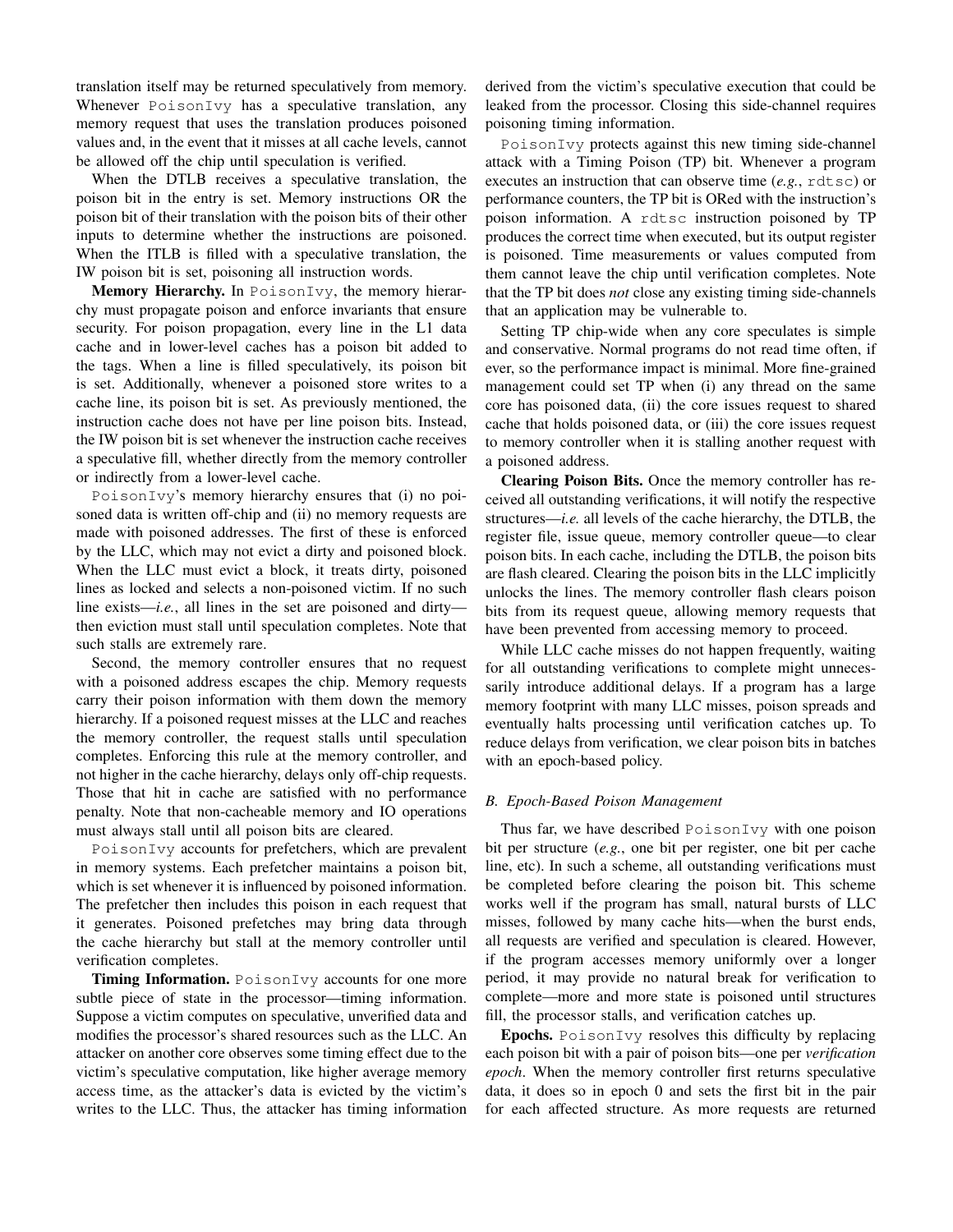<span id="page-6-0"></span>

Fig. 5: At any point in time, two epochs are active—one in which data is supplied and another in which verifications are completed. PoisonIvy verifications do not need to complete in the same order that memory requests were generated. They may complete in any order before or after the epoch closes.  $E[x]_n$  denotes the nth instance of epoch x. Only when all verifications of epoch  $E[0]_i$  have completed, can a new instance of epoch 0,  $E[0]_{i+1}$ , begin.

speculatively in epoch 0, they set the first bit in each appropriate poison pair. After some time—measured in number of cycles, speculative requests, or other conditions—the memory controller transitions to verification epoch 1, in which new speculative requests set the second poison bit for each affected structure.

While new requests arrive in epoch 1, epoch 0's requests are verified as memory cycles become available for counters, hashes, and tree nodes. No new requests are added to epoch 0 and its number of outstanding verifications decrease over time. When all of epoch 0's requests are verified, the memory controller notifies the processor and clears epoch 0's poison bits in all structures. Note that epoch 1's bits are unaffected.

After epoch 0 completes verification, the memory controller closes epoch 1 to new requests and opens a new instance of epoch 0. To ensure proper semantics, the memory controller waits as long as needed to completely clear poison bits across the processor before initiating the new instance of epoch 0. This small delay does not affect the latency of requests to memory since the controller releases requests as soon as their poison bits are cleared. New memory requests may be performed speculatively in epoch 1 while the clear signals for epoch 0 propagate.

Figure [5](#page-6-0) shows how the speculation mechanism pipelines data supply and verification across epochs. Our definition of epochs permits variable durations and allows memory accesses to dictate the cadence of data supply and verify. The first instance of epoch 0, denoted  $E[0]_1$ , begins when loads A and B supply unverified data to the LLC. When  $E[0]_1$ 's length exceeds the minimum duration, the first instance of epoch 1, denoted  $E[1]_1$ , begins. Memory accesses C through E are attributed to  $E[1]_1$  until its length exceeds the minimum duration and  $E[0]_1$ 's data is verified, which starts the second instance of epoch 0, denoted  $E[0]_2$ . Accesses F and G are attributed to  $E[0]_2$ . PoisonIvy could support more epochs with correspondingly more poison bits, but we find no significant advantage to having more than two epochs.

Loads can be verified out of order, which gives the memory controller flexibility when scheduling metadata requests. Because PoisonIvy can tolerate very high verification latencies without stalling the pipeline, the memory controller should prioritize demand requests over verification requests. The controller should schedule verification over demand requests only when its verification queues fill. Verification requests affect performance when metadata transfers saturate memory bandwidth, which is rare, or when dependent requests have to wait for verification to complete to go out to memory.

Poisoned Cache Lines. The memory controller supplies unverified data to the cache hierarchy and performs two additional tasks. First, the controller increments a counter for the number of pending verifications in the current epoch. Second, the controller marks the outstanding requests as poisoned by setting the bit corresponding to the current epoch number.

The LLC controller confines poisoned cache lines to the chip. First, poisoned lines cannot be evicted since evictions release unverified data to memory. The eviction policy accommodates this constraint with little performance impact. The processor pipeline stalls only when an LLC set fills with dirty lines during an epoch. In practice, epochs clear within a few thousand cycles and such stalls never occur.

Second, poisoned lines cannot be shared by the cache or inter-socket coherence protocol. Stalling coherence requests typically risks deadlock, but our mechanism poses no such risk—coherence and verification are independent. The memory controller verifies integrity and clears poison bits even if the rest of the system stalls.

Verifying a Load. When the memory controller verifies a load's data integrity, it also decrements the counter associated with the load's epoch. The memory controller consults the outstanding queue entry to identify the epoch.

An epoch ends when its last pending verification is resolved and its counter decrements to zero. The memory controller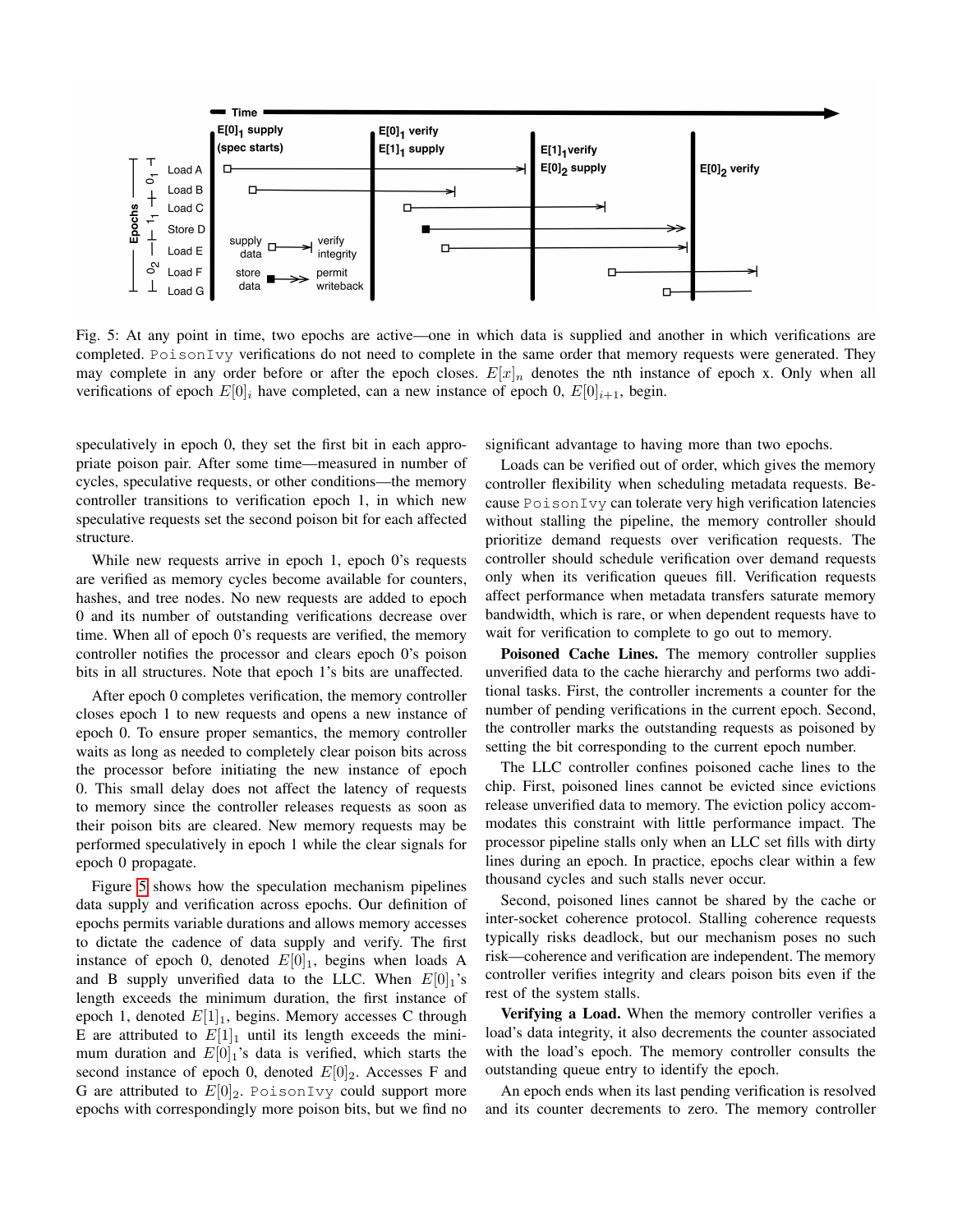<span id="page-7-1"></span>

| <b>Structure</b>       | <b>Size</b> | Poison (bits)   |
|------------------------|-------------|-----------------|
| Registers              | 196         | 392             |
| Issue queue            | 60          | 120             |
| dTLB size              | 64          | 128             |
| DL1 cache              | 32KB        | 1024            |
| L <sub>2</sub> cache   | 256KB       | 8192            |
| L <sub>3</sub> cache   | 2MB         | 65536           |
| Mem controller queue   | 32          | 64              |
| IW                     |             | $\overline{c}$  |
| CF                     |             | $\overline{c}$  |
| Pipeline latches, etc. |             | $<$ 4096        |
| <b>Poison bits</b>     |             | 79556           |
|                        |             | $\approx 9.5KB$ |

TABLE II: Poison Storage

clears the poison bit for that epoch for all outstanding verifications in the queue. When a memory request's poison bits have been cleared, it is also released from the memory controller to proceed off-chip. The memory controller also sends a message up the memory hierarchy and to the core to clear their poison bits. When all poison bits in a LLC line are clear, the controller releases the cache line and permits eviction to memory.

Area Overhead. Adding poison bits for each epoch adds a small amount of area overhead throughout the processor. Table [II](#page-7-1) shows the area breakdown of the different structures that require poison bits. The total additional area is  $\approx$ 9.5KB.

The logic and propagation overhead is very small. Nearly all poison bits are added to regular, dense SRAM structures (registers, caches) in which wire area is proportional to capacity [\[45\]](#page-12-20). Poison bits follow instruction/data through existing datapaths, avoiding irregular and area-intensive wires.

# IV. EVALUATION

<span id="page-7-0"></span>We evaluate PoisonIvy on a system with counter-mode encryption and BMTs [\[25\]](#page-12-7). We use HMAC with SHA-2 for all hashes and truncate the resulting hash to 8B. We use the 8B hash for both tree nodes, which ensure counter integrity, and data hashes, which ensure data integrity. A larger hash would only make speculation more important. The arity and height of the hash tree are eight and nine. We use 7b per-block counters and 64b per-page counters to cover 4KB of data in one 64B block.

Simulators. We combine MARSSx86 and DRAMSim2 for cycle-level, full-system simulation of the processor and memory [\[23\]](#page-12-21), [\[28\]](#page-12-22). Table [III](#page-7-2) summarizes simulation parameters. We use a 2MB LLC to match the per-core LLC capacity seen in commercial muti-core processors (*e.g.*, 8MB for 4 cores). We modify the memory controller model to implement metadata caches. We also implement a timing model to estimate costs of data en/decryption and integrity verification. All experiments include stream prefetching.

Workloads. We evaluate all benchmarks in PARSEC [\[5\]](#page-11-9), SPLASH2 [\[46\]](#page-12-23) and SPECCPU2006 [\[1\]](#page-11-10). We simulate regions of interest for PARSEC and SPLASH. We fast-forward 1B user instructions for SPEC. For all three suites, we run simulations

<span id="page-7-2"></span>

| Pipeline width       | 4 (dispatch+commit), 8 (issue) |  |  |  |  |  |
|----------------------|--------------------------------|--|--|--|--|--|
| ROB size             | 192                            |  |  |  |  |  |
| Issue Oueue size     | 60                             |  |  |  |  |  |
| Store buffer size    | 42.                            |  |  |  |  |  |
| Load queue size      | 72                             |  |  |  |  |  |
| Clock Frequency      | 3GHz                           |  |  |  |  |  |
| L1 I $&$ D Cache     | 32KB 8-way                     |  |  |  |  |  |
| L <sub>2</sub> Cache | 256KB 8-way                    |  |  |  |  |  |
| L <sub>3</sub> Cache | 2MB 8-way                      |  |  |  |  |  |
| Memory Size          | $4G$ B                         |  |  |  |  |  |
| <b>Hash Latency</b>  | 80 processor cycles            |  |  |  |  |  |
| Hash Throughput      | 1 per DRAM cycle               |  |  |  |  |  |
|                      |                                |  |  |  |  |  |

TABLE III: Simulation Configuration

for 500M user instructions. We present results for memoryintensive benchmarks that have more than 10 misses per thousand of instructions (MPKI) in the LLC. Graphs show results with a 32KB metadata cache unless otherwise specified.

# *A. Performance from Speculation*

Figure [6—](#page-8-0)and all other figures—shows performance overheads normalized to that of an unsecure system (*i.e.*, neither integrity nor encryption). We compare four security mechanisms:

- No Speculation. The memory controller waits for verification before supplying data to the LLC. This inherently safe mechanism is implemented in industrial designs (*i.e.*, Intel's SGX).
- **Authen-then-write**. Stores cannot write the L1 cache until all outstanding speculative loads are verified [\[32\]](#page-12-9). This mechanism guards against speculative data escaping the core, but does not guard against addressbased side-channel attacks.
- Unsafe Speculation. The memory controller supplies data to the LLC assuming verification will succeed. No mechanism prevents results of unverified computation from leaving the chip [\[25\]](#page-12-7), [\[38\]](#page-12-8).
- **PoisonIvy**. Data is supplied unverified and speculative computation is enabled. Poison prevents results of unverified computation from leaving the chip. It also guards against address-based side-channel attacks.

In Figure [6,](#page-8-0) we show the average overhead for all benchmarks in each suite (parsecAvg, specAvg, and splashAvg). These averages are quite low as they include the many benchmarks in each suite that exhibit few LLC misses. Such benchmarks have inherently low overhead as schemes for memory integrity only add latency to off-chip accesses. To better show the overall trends, we also include the average of 11 memory-intensive benchmarks from the three suites (memAvg).

Comparison to No Speculation. PoisonIvy (and the other schemes) significantly outperform No Speculation generally exhibiting about half as much overhead. Without speculation, verification latencies are exposed on the critical path when returning load data, which prevents dependent instructions from executing and filling the out-of-order window.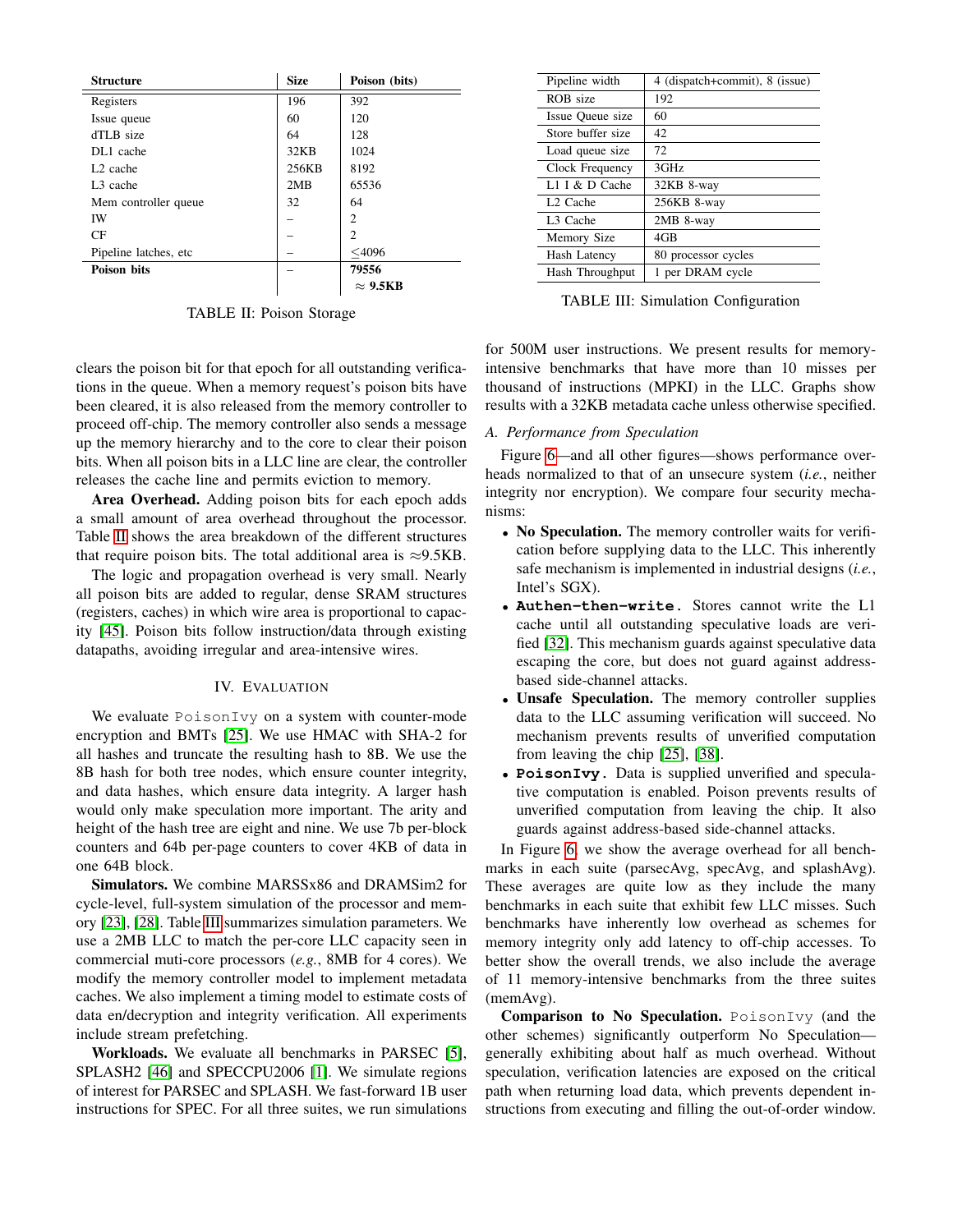<span id="page-8-0"></span>

Fig. 6: PoisonIvy hides security overheads. For memory-intensive workloads, it performs as well as unsafe speculation, outperforms no speculation by 20%, and outperforms authen-then-write by 5%. PoisonIvy also guards against address-based side-channel attacks.

Comparison to Authen-then-write. Although authen-then-write performs much better than No Speculation, PoisonIvy outperforms or matches it. Benefits are most notable for *canneal* and *libquantum*. PoisonIvy's performance advantage comes from the fact that authen-then-write is constrained by the store buffer capacity during speculation. After the memory controller responds to an LLC miss with unverified data, the core can execute and commit instructions. However, the next store cannot complete and modify the L1 cache until verification completes. Waiting stores quickly fill the store buffer and stall instruction dispatch.

By the time metadata returns and integrity is verified, the datapath has been waiting for hundreds of cycles and the outof-order window has filled. Because of the limited capacity of the store buffer, the datapath has few opportunities to continue computation when verification latencies are long. Latencies are at least 80 processor cycles when hashing data to check integrity, assuming hash and counter are cached, and are much higher when loading metadata from main memory.

In contrast, PoisonIvy permits far more computation during integrity verification by allowing stores to commit data to the L1. Dirty blocks are poisoned and can escape to the L2 and LLC but cannot leave the secure chip. The pipeline only stalls when the LLC must stall eviction due to poisoned dirty lines. PoisonIvy not only outperforms authen-then-write, it also improves security by guarding against address-based side-channel attacks, which were presented in that study [\[32\]](#page-12-9).

Comparison to Unsafe Speculation. Unsafe Speculation, which does nothing to restrict computation on unverified data, performs best but is least secure. Figure [6](#page-8-0) shows that PoisonIvy generally matches this best-case performance. In effect, our system has the performance of unsafe speculation while guaranteeing security. A few benchmarks experience trivially higher overheads  $(< 1\%)$  than unsafe speculation.

Surprisingly, PoisonIvy performs as well as a system

<span id="page-8-1"></span>

Fig. 7: Performance comparison for a pointer chasing  $\mu$ benchmark with and without a metadata cache.

with unsafe speculation for *mcf*, which is known for pointer chasing. This result arises from the fact that many metadata requests hit the cache, resulting in short verification latencies shorter than the time required for a load to return data to the core, flow through dependent instructions to another dependent load and for that dependent load's miss to reach the memory controller.

For further insight, we implement a pointer chasing microbenchmark—which does no computation with the output of a load beyond using it as the input to the next load and evaluate all three systems without metadata caching. Figure [7](#page-8-1) shows the result of this experiment with and without a metadata cache. With a metadata cache, the results are similar to what was observed for *mcf*. However, without a metadata cache, PoisonIvy performs 24% worse than unsafe speculation and 10% worse than authen-then-write. authen-then-write performs well because the microbenchmark is dominated by loads and has no stores, thereby avoiding pressure on its bottleneck, the store buffer. In contrast, PoisonIvy performs well for normal workloads that mix loads and stores. Thus, PoisonIvy performs well but pays the price for security when given challenging memory accesses and no metadata cache.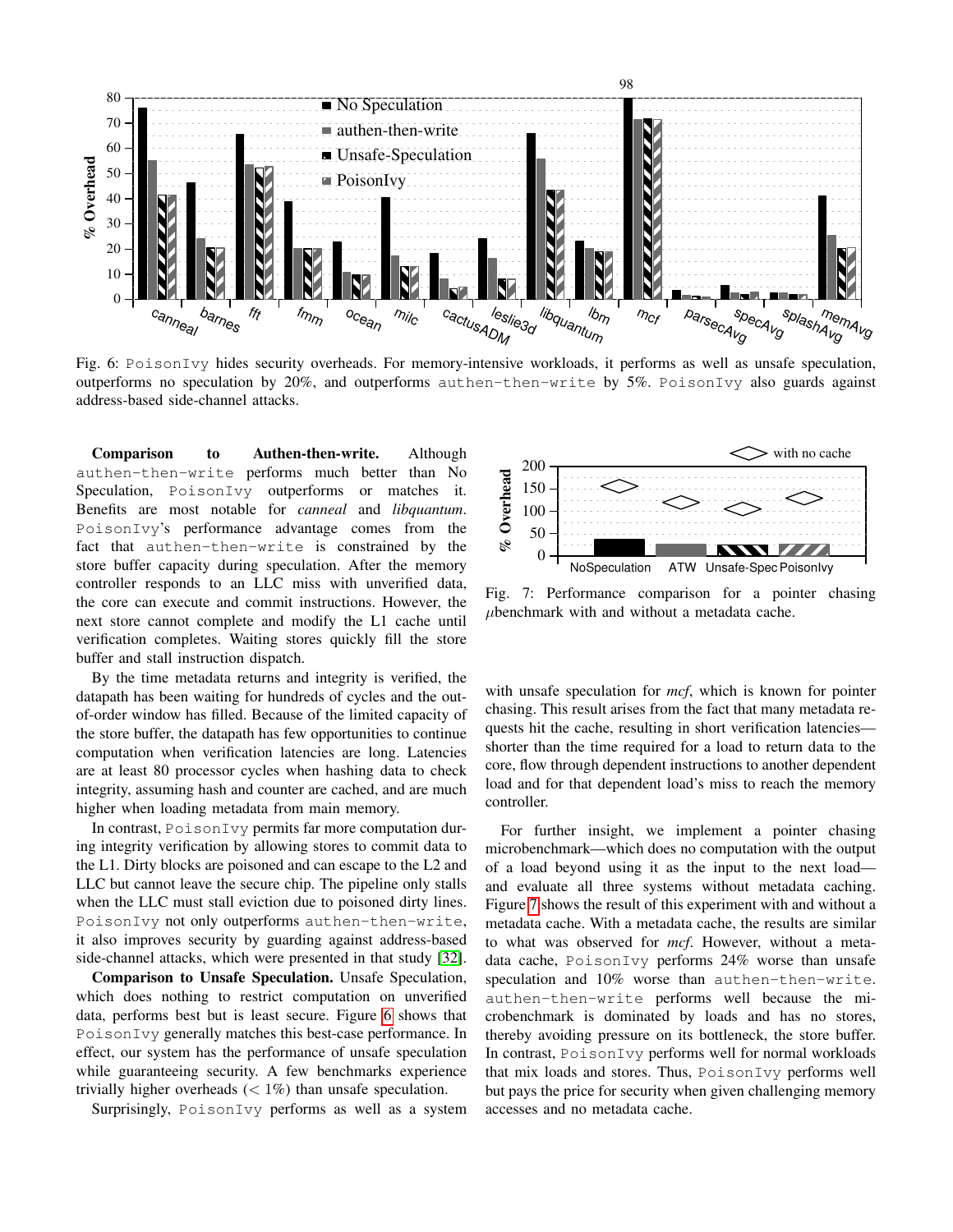<span id="page-9-0"></span>

Fig. 8: Cumulative distribution function (CDF) of verification latency from cache line fill to verification. Minimum and average latencies are 80 and 273 cycles.

#### *B. Verification Latency*

To further understand the performance characteristics of these schemes, Figure [8](#page-9-0) shows the cumulative distribution functions (CDFs) for verification latency when filling a cache line from main memory. The minimum value is the hash latency—80 processor cycles in our study. Many requests are verified in this short latency, indicating that the required metadata is in the memory controller's dedicated cache. For example, in *mcf*, 64% of requests require only this minimum latency due to cache hits, leading to the behavior described above.

These short latencies are quite easy to speculate around and rarely impact dependent memory requests. When a memory request hits in the metadata cache, its verification latency is hidden by the time it takes to supply data to the core, execute dependent instructions, and issue another memory request through the cache hierarchy to the memory controller. By the time a dependent request reaches the memory controller, verification is almost finished and the dependent request stalls for a very short time, if at all.

Although the minimum latency is modest, the CDFs reveal large means and long tails. Average latency is approximately 273 cycles, much too long for a processor to cover in its store buffer (*e.g.*, with authen-then-write). Furthermore, the distributions have long tails with verifications that require as many as 3000 cycles, arising from multiple DRAM requests to retrieve metadata that are delayed behind higher priority data requests. These long tails motivate PoisonIvy's epochbased speculation.

## *C. Hash Latency*

Figure [9](#page-9-1) evaluates sensitivity to hashing latency. Without speculation, the hashing latency is on the critical path when returning data to the core, even when metadata is in the memory controller's cache; a non-speculative design is quite sensitive to hash latency. In contrast, PoisonIvy removes the hashing latency from the critical path to service a memory request. As hashing latency decreases, so do benefits from

<span id="page-9-1"></span>

Fig. 9: Performance sensitivity to hash latency with and without PoisonIvy. PoisonIvy removes hashing from the critical path and its performance is insensitive to hashing latency.

speculation. But even at the lowest latency that we examined, 10 processor cycles, speculation reduces performance overheads from security from 28% down to 20%, on average, for the memory-intensive benchmarks.

# *D. Metadata Cache Size*

Metadata caches matter for two reasons. First, with speculation, verification latency determines for how long structures are poisoned. Metadata caching reduces verification latency as requests for counters, tree nodes, and hashes might avoid main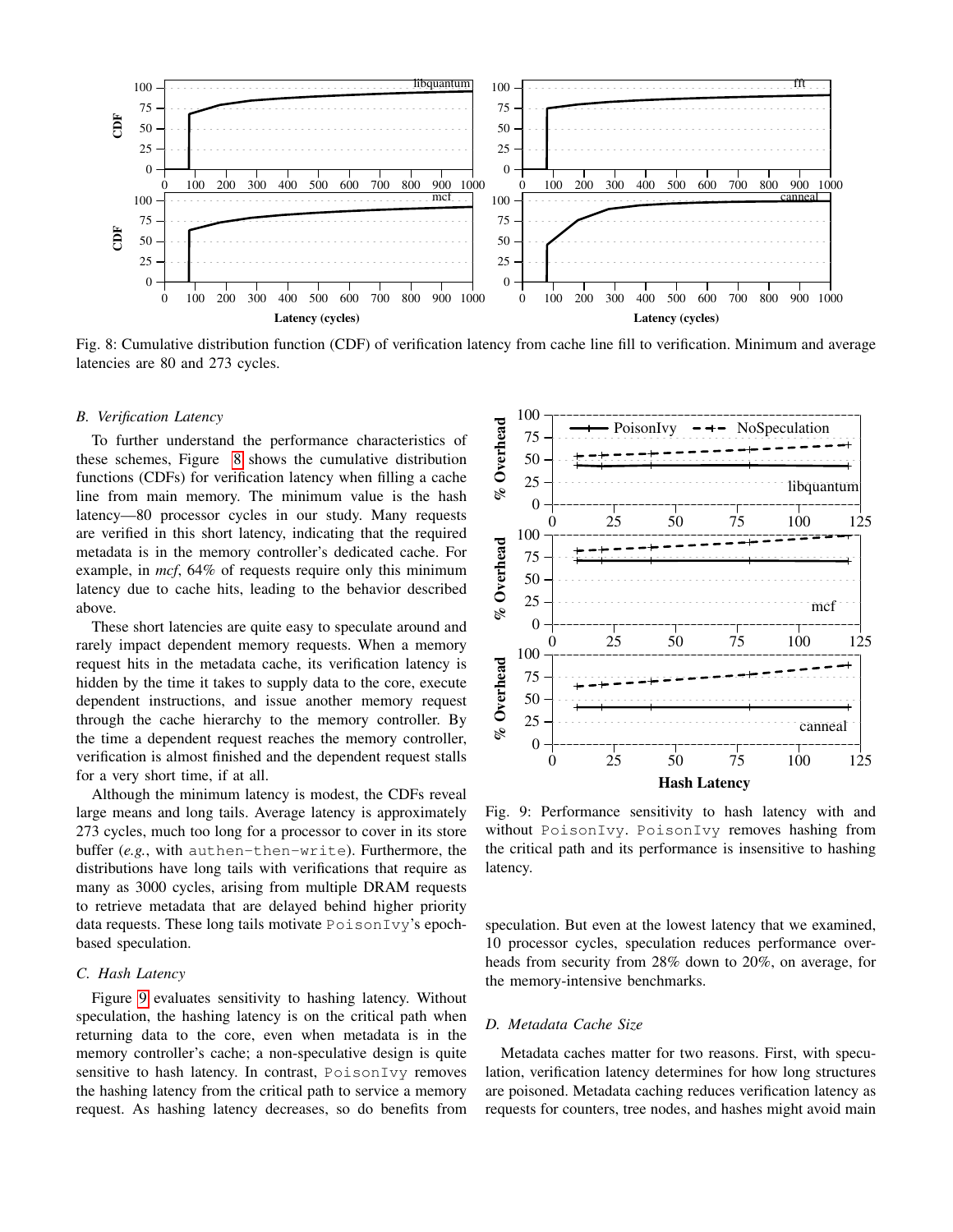<span id="page-10-0"></span>

Fig. 10: Cache sizes needed for NoSpeculation to match the performance of PoisonIvy with 32KB metadata cache. The horizontal line shows storage for PoisonIvy (32KB cache + poison bits). Note the log-scale y-axis.

<span id="page-10-1"></span>

Fig. 11: Comparison of PoisonIvy and NoSpeculation when caching counters versus all metadata types. Speculation's advantage increases as metadata cache size decreases. Regardless of cache size PoisonIvy outperforms all other configurations by at least 15%. Note the log-scale x-axis.

memory. Second, metadata caching might be an alternative to speculation if area overheads do not matter.

Exploring the effects of metadata cache size allows us to consider an important question—how does metadata caching alone compare to PoisonIvy when poison storage is included? As poison bits are added to many large structures, they require a noticeable amount of storage—about 9.5KB in the system

described by Table [II.](#page-7-1)

Figure [10](#page-10-0) shows the metadata cache size required before NoSpeculation and authen-then-write match PoisonIvys performance with a 32KB metadata cache. The horizontal line shows PoisonIvys total storage requirements—41.5KB of which 32KB is metadata cache and 9.5KB is poison information.

A system with no speculation always requires much more storage to match PoisonIvy's performance. For *canneal*, a system without speculation requires 2048KB of metadata caching for PoisonIvy's performance. In the best case, for *lbm*, twice as much storage is required. For more than six benchmarks, more than 4MB of storage is required to perform as well as PoisonIvy's use of 41.5KB.

authen-then-write's performance comes much closer but still requires metadata caches that are much larger than PoisonIvy total storage overheads. For authen-then-write, three-quarters of the benchmarks require at least twice the storage to match PoisonIvy's performance. The remaining benchmarks—*fft, fmm, lbm and mcf*—can match PoisonIvy's performance with a 32KB metadata cache. It is important to note that while authen-then-write performs well for a few benchmarks, it does not protect against address-based side-channel attacks. PoisonIvy provides more complete security guarantees.

Figure [11](#page-10-1) shows sensitivity to metadata cache design, presenting performance overheads under No Speculation and PoisonIvy while varying the metadata cache size and its contents; caches may hold only counters or all metadata. Although prior work caches only counters [\[25\]](#page-12-7), we find caching all metadata types is worthwhile. For an average of memoryintensive benchmarks, holding all types of metadata in a 32KB cache reduces PoisonIvy's overheads from 64% down to 20%.

As would be expected, performance overheads decrease with larger cache sizes. Overheads significantly and rapidly drop off when the cache accommodates the metadata working set. As the cache size increases and the latency of verifying data integrity decreases, speculation becomes less important. However, speculation with PoisonIvy provides significant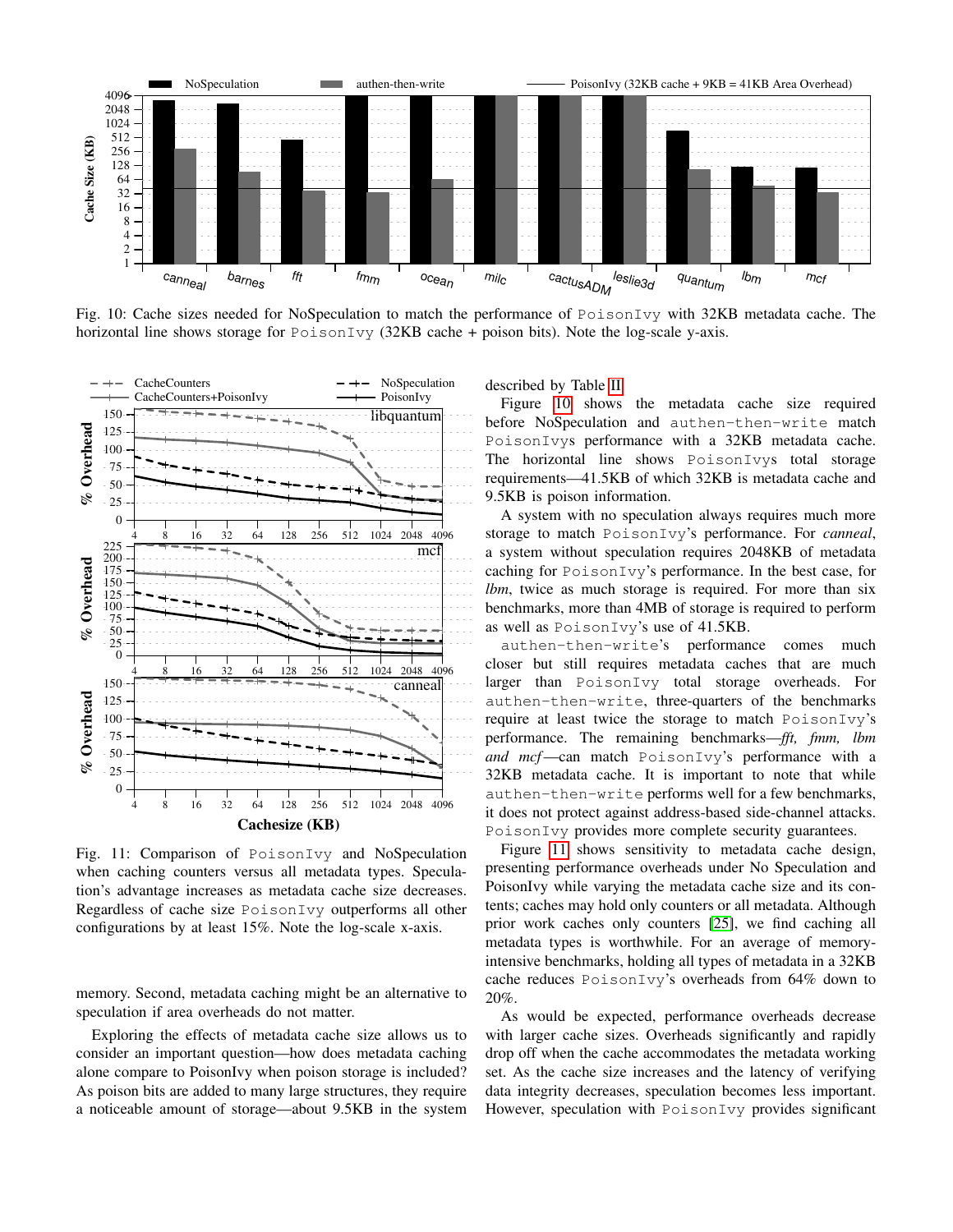benefits even with a 4MB metadata cache.

## V. RELATED WORK

System Software. When multiple users share resources, one could exploit vulnerabilities in the hypervisor to uncover secret data [\[24\]](#page-12-24). HyperWall controls the hypervisor's memory accesses [\[39\]](#page-12-25). NoHype removes the hypervisor from the software stack and relies on existing processor features to perform virtualization tasks [\[15\]](#page-11-5). HyperCoffer [\[47\]](#page-12-11) introduces a virtual machine shadow that implements encryption for privacy and hash trees for integrity. In contrast to these system solutions, SGX and ISO-x extend the instruction set to isolate an application from others [\[3\]](#page-11-11), [\[10\]](#page-11-6). These mechanisms are orthogonal to PoisonIvy, which applies whenever encryption and trees are used for privacy and integrity.

Taint Tracking. Information flow security—also known as taint—tracks untrusted data whereas poison tracks microarchitectural effects of latency tolerance schemes (CFP, etc). Information flow security has been studied extensively at all levels of the abstraction stack: from applications [\[8\]](#page-11-12), [\[2\]](#page-11-13), [\[16\]](#page-12-26), [\[43\]](#page-12-27), [\[44\]](#page-12-28), to OS/privileged software [\[21\]](#page-12-29), and even to logic gates [\[40\]](#page-12-30), [\[42\]](#page-12-31), [\[22\]](#page-12-32), [\[14\]](#page-11-14), [\[41\]](#page-12-33), [\[17\]](#page-12-34). Most of these systems track information flow to prevent code execution (*e.g.*, branches) that could leak secret information. Gate Level Information Flow Tracking (GLIFT) uses taint tags for each bit at the gate level to track the information flow through the system [\[14\]](#page-11-14).

The main difference between taint and poison used in PoisonIvy is that the latter hides verification latency for memory integrity (*e.g.*, SGX). This difference matters. PoisonIvy (i) halts the system when verification fails and cannot use software to handle security exceptions; (ii) guards against physical attacks (*e.g.*, memory tampering) instead of unsafe application data (*e.g.*, SQL injection); (iii) distrusts memory and cannot write poison/taint tags to DRAM since unprotected tags break security and protected tags negate performance from speculation; (iv) uses poison only to restrict unverified data to chip and cannot exploit programmable propagation/checks.

#### VI. CONCLUSIONS

A trusted processor employs encryption and integrity trees to guard against physical attacks. We propose a new security architecture that ensures security yet significantly lowers performance overheads. We architect a speculation mechanism that uses poison to track speculative data and addresses throughout the processor and memory hierarchy. An epochbased management policy allows the core to compute on speculative data while clearing speculation in batches. The last-level cache prevents data from leaving the processor before it is verified. Poison tracks speculative dependencies throughout the processor (*i.e.*, core, register, IW, CF and DTLB) and ensures that no memory operations are sent across the memory's command and address buses before speculative data has been verified. PoisonIvy reduces performance overheads of security to 1.8%, on average.

## VII. ACKNOWLEDGEMENTS

We would like to thank the anonymous reviewers for their thoughtful comments and suggestions. We would also like to extend a special thanks to Carlos Rozas, Siddhartha Chhabra, Frank Mckeen, and other members of Intel Labs, and Brian Rogers for their valuable discussions and insights.

This work is supported by the National Science Foundation under grants CCF-1149252 (CAREER), CCF-1337215 (XPS-CLCCA), SHF-1527610, and AF-1408784. This work is also supported by STARnet, a Semiconductor Research Corporation program, sponsored by MARCO and DARPA. Any opinions, findings, conclusions, or recommendations expressed in this material are those of the author(s) and do not necessarily reflect the views of these sponsors.

#### **REFERENCES**

- <span id="page-11-10"></span>[1] Standard Performance Evaluation Corporation (SPEC) CPUTM 2006 [https://www.spec.org/cpu2006/.](https://www.spec.org/cpu2006/)
- <span id="page-11-13"></span>[2] "TaintDroid: an information-flow tracking system for realtime privacy monitoring on smartphones, author=Enck, William and Gilbert, Peter and Han, Seungyeop and Tendulkar, Vasant and Chun, Byung-Gon and Cox, Landon P and Jung, Jaeyeon and McDaniel, Patrick and Sheth, Anmol N, journal=Transactions on Computer Systems (TOCS), pages=5, year=2014, publisher=ACM."
- <span id="page-11-11"></span>[3] I. Anati, S. Gueron, S. Johnson, and V. Scarlata, "Innovative technology for cpu based attestation and sealing," in *International Workshop on Hardware and Architectural Support for Security and Privacy (HASP)*, 2013, p. 10.
- <span id="page-11-3"></span>[4] I. Anati, F. Mckeen, S. Gueron, H. Haitao, S. Johnson, R. Leslie-Hurd, H. Patil, C. Rozas, and H. Shafi, "Intel software guard extensions (Intel SGX)," in *Tutorial at International Symposium on Computer Architecture (ISCA)*. IEEE Computer Society, 2015.
- <span id="page-11-9"></span>[5] C. Bienia, "Benchmarking modern multiprocessors," Ph.D. dissertation, Princeton University, January 2011.
- <span id="page-11-4"></span>[6] S. Chhabra, B. Rogers, Y. Solihin, and M. Prvulovic, "SecureME: a hardware-software approach to full system security," in *International Conference on Supercomputing*. ACM, 2011, pp. 108–119.
- <span id="page-11-7"></span>[7] V. Costan and S. Devadas, "Intel SGX explained," Cryptology ePrint Archive, Report 2016/086, 2016., Tech. Rep.
- <span id="page-11-12"></span>[8] M. Dalton, H. Kannan, and C. Kozyrakis, "Raksha: a flexible information flow architecture for software security," in *International Symposium on Computer Architecture (ISCA)*. ACM, 2007, pp. 482–493.
- <span id="page-11-1"></span>[9] R. Elbaz, D. Champagne, R. Lee, L. Torres, G. Sassatelli, and P. Guillemin, "TEC-Tree: A low cost, parallelizable tree for efficient defense against memory replay attacks," in *International Workshop on Cryptographic Hardware and Embedded Systems (CHES)*. Springer, 2007, pp. 289–302.
- <span id="page-11-6"></span>[10] D. Evtyushkin, J. Elwell, M. Ozsoy, D. Ponomarev, N. A. Ghazaleh, and R. Riley, "Iso-x: A flexible architecture for hardware-managed isolated execution," in *International Symposium on Microarchitecture (MICRO)*. IEEE Computer Society, 2014, pp. 190–202.
- <span id="page-11-2"></span>[11] B. Gassend, G. E. Suh, D. Clarke, M. Van Dijk, and S. Devadas, "Caches and hash trees for efficient memory integrity verification," in *International Symposium on High Performance Computer Architecture (HPCA)*. IEEE Computer Society, 2003, pp. 295–306.
- <span id="page-11-0"></span>[12] S. Gueron, "A memory encryption engine suitable for general purpose processors," *International Association for Cryptologic Research (IACR)*, 2016.
- <span id="page-11-8"></span>[13] S. Gulley and V. Gopal, "Haswell cryptographic performance," *Intel Corporation*, 2013.
- <span id="page-11-14"></span>[14] W. Hu, J. Oberg, A. Irturk, M. Tiwari, T. Sherwood, D. Mu, and R. Kastner, "Theoretical fundamentals of gate level information flow tracking," *Transactions on Computer-Aided Design of Integrated Circuits and Systems*, pp. 1128–1140, 2011.
- <span id="page-11-5"></span>[15] E. Keller, J. Szefer, J. Rexford, and R. B. Lee, "NoHype: virtualized cloud infrastructure without the virtualization," in *International Symposium on Computer Architecture (ISCA)*. ACM, 2010, pp. 350–361.